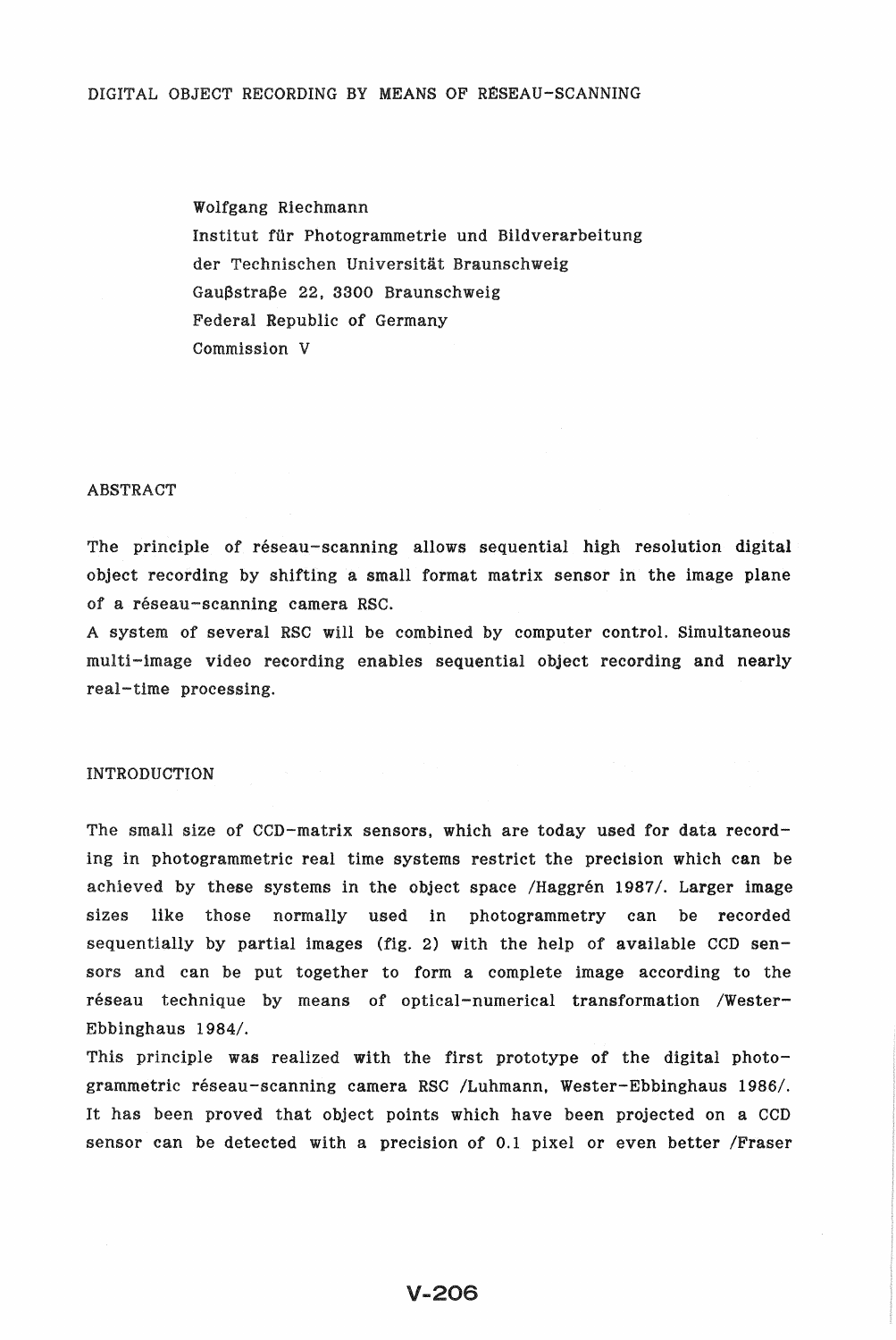and Brown 1986, Beyer 1987, Luhmann 1987/. Consequently the precision of this prototype in the object space was increased nearly by the factor of 10 in comparison with systems using CCD cameras and is similar to the precision achieved with comparable analogue photogrammetric systems. The recently developed computer controlled RSC (fig. 1) allows to focus while maintaining the interior orientation of the camera. This is desireable and often necessary for close range photogrammetric applications.

### THE FOCUSABLE RÉSEAU-SCANNING CAMERA RSC

As a basic condition for réseau-scanning at least four réseau crosses have to be projected, detected and measured on the sensor. In order to achieve this, réseau and object are seperatly projected onto the sensor. The RSC makes it possible to project the réseau on the sensor with the help of an internal illumination source (fig. 5). The Object is projected on the sensor through the lens (fig. 4).

By means of the small aperture of the internal illumination source the réseau is projected with a great depth of focus while the lens shutter is closed. When the sensor is shifted perpendicular to the réseau plate the réseau projection is still sufficiently sharp. When the object is projected on the sensor, with the lens shutter opened and by means of the camera  $ob$ jectiv, the réseau is out of focus and remains only as an indistinct image on the sensor and does not hide the object information.

Consequently it is now possible to focus any single point individually by shifting the sensor perpendicular to the image plane /Luhm<mark>a</mark>nnn, Wester-Ebbinghaus 1987/. The focusing is performed computer controlled by analysing the gradients in different image planes. When all individually focused partial images have been transformed to the reseau plane, all projected points can be located in a constant image coordinate system, which is  $re$ alized by the réseau crosses. The spatial difference between the perspective centre of the camera and the perspective centre of the réseau illumination is taken into account for the transformation. By defining additional parameters of the interior orientation the above mentioned spatial difference can be calculated by simultaneous calibration by means of bundle adjustment /Wester-Ebbinghaus 1988/.

The present mechanics of the camera allows focusing in a range from 1 to 7 mm between réseau plate and sensor. Fig. 6 shows a réseau cross which has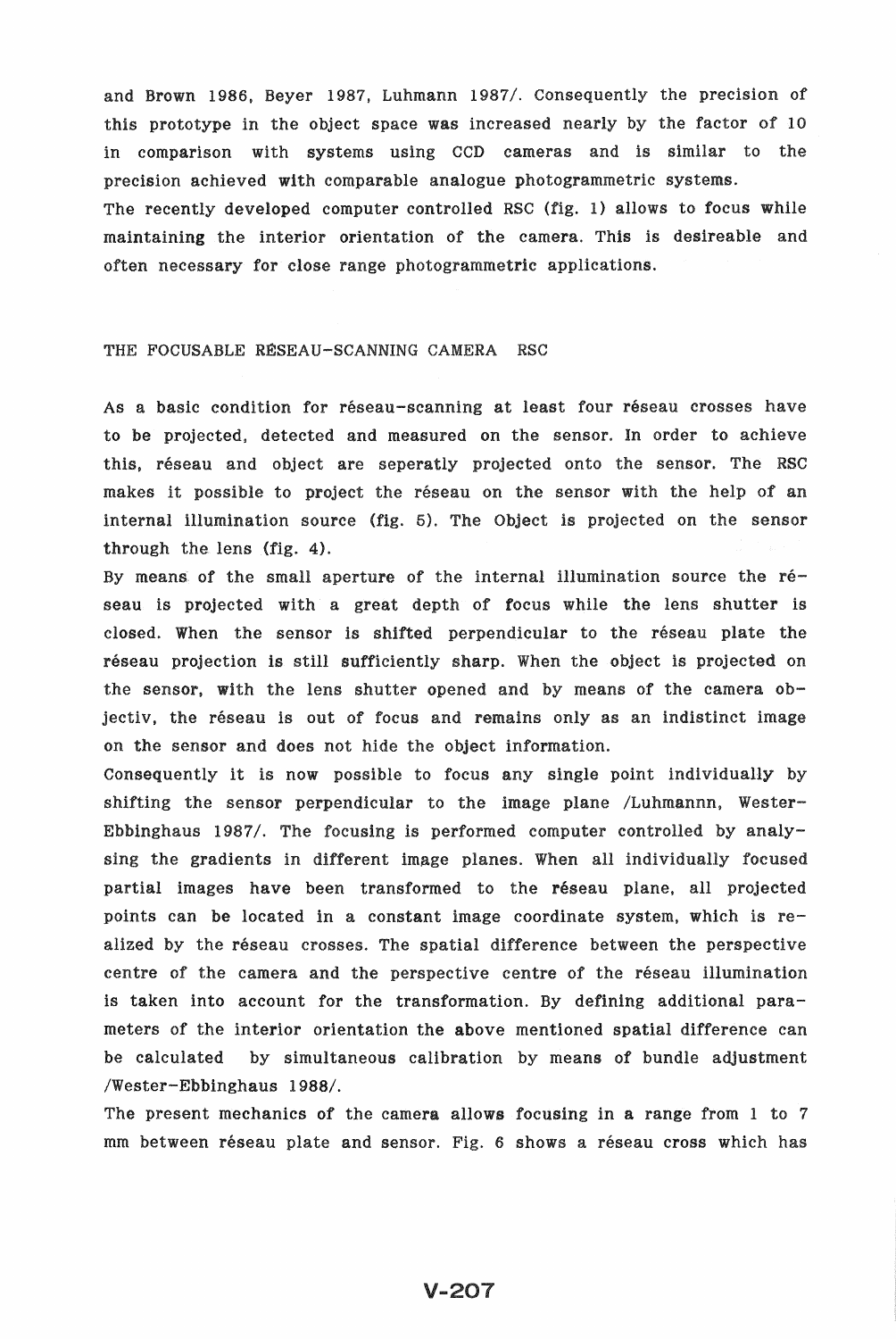been projected on the sensor with the internal illumination source. In this case the distance between reseau plate and sensor is 1 mm. The cross on the réseau plate, which is originally 40  $\mu$ m wide, is projected on the sensor as a cross which is 7 pixel in line direction and 10 pixel in column direction, i.e. 100 um. The white outlines of the cross result from the deflection. Fig. 8 shows a réseau cross which has been taken with a 7 mm distance between réseau plate and sensor. In spite of the blurred projection the centre of the cross can be determined by convolution of the image function with a gradient operator; the standard diviation achieved in both cases is less than 0.1

The sensor can be positioned in the image plane either by program control with the help of approximate image coordinates or else by joystick control by an operator who views the entire photographic scene via viewfinder (fig. 3).

### OUTLOOK

As a further development a computer controlled fully digital system as a combination of several RSC is planed. After a orientation process with bundle adjustment sufficiently stable objects will be measured pointwise, nearly in real-time.

#### REFERENCES

- Beyer, H. A., 1987: Some Aspects of the Geometric Calibration of CCD-Cameras. ISPRS Conference "Fast Processing of Photogrammetric Data", Interlaken.
- Fraser, C., Brown, D.C., 1986: Industrial Photogrammetry New Developments and Recent Applications. The Photogrammetric Record 12 (68).
- Haggrén, H., 1987: Mapvision The Photogrammetric Machine Vision System. ISPRS Conference "Fast Processing of Photogrammetric Data", Interlaken.

# **V-208**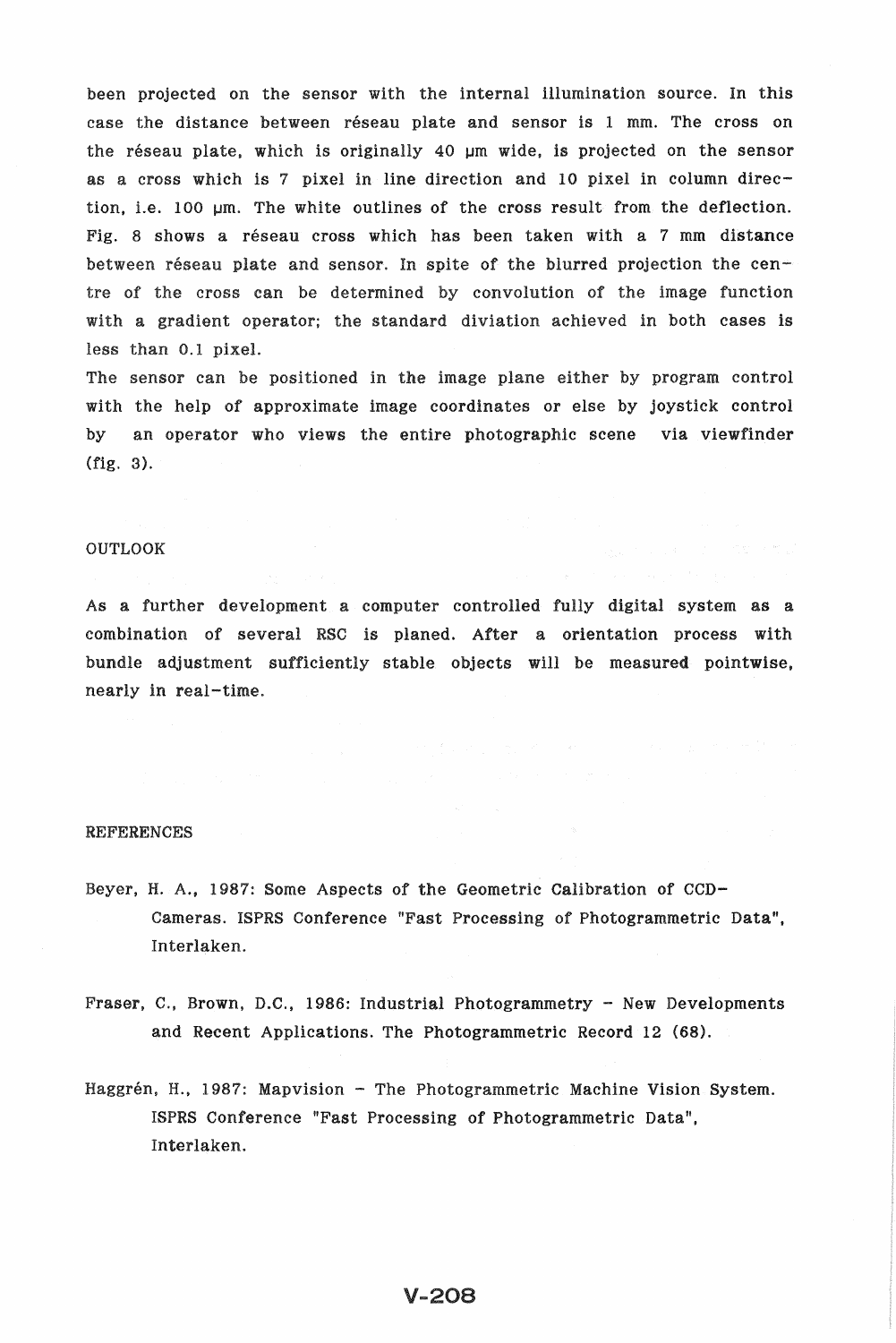- Luhmann, T., 1987: On Geometric Calibration of Digitized Video Images of CCD Arrays. ISPRS Conference "Fast Processing of Data", Interlaken.
- Luhmann, Wester-Ebbinghaus W., 1986: Photogrammetric Data Using the Digital Réseau-Scanning System Rolleimetric RS. ISPRS Commission I,
- Luhmann, T., Wester-Ebbinghaus, W., 1987: means of Réseau-Scanning. 41st
- W., 1984: Opto- elektrische soren im photogrammetrischen Abbildungssystem. Bildmessung und Luftbildwesen 52, Vol. 6.
- Wester-Ebbinghaus, W., 1988: Analytics in Non- Topographic Photogrammetry. lOth Congress of ISPRS, Invited paper for Commission V, Kyoto.



Fig. 1: Réseau-scanning camera Rolleimetric RSC



Fig. 2: The principle of reseauscanning in the RSC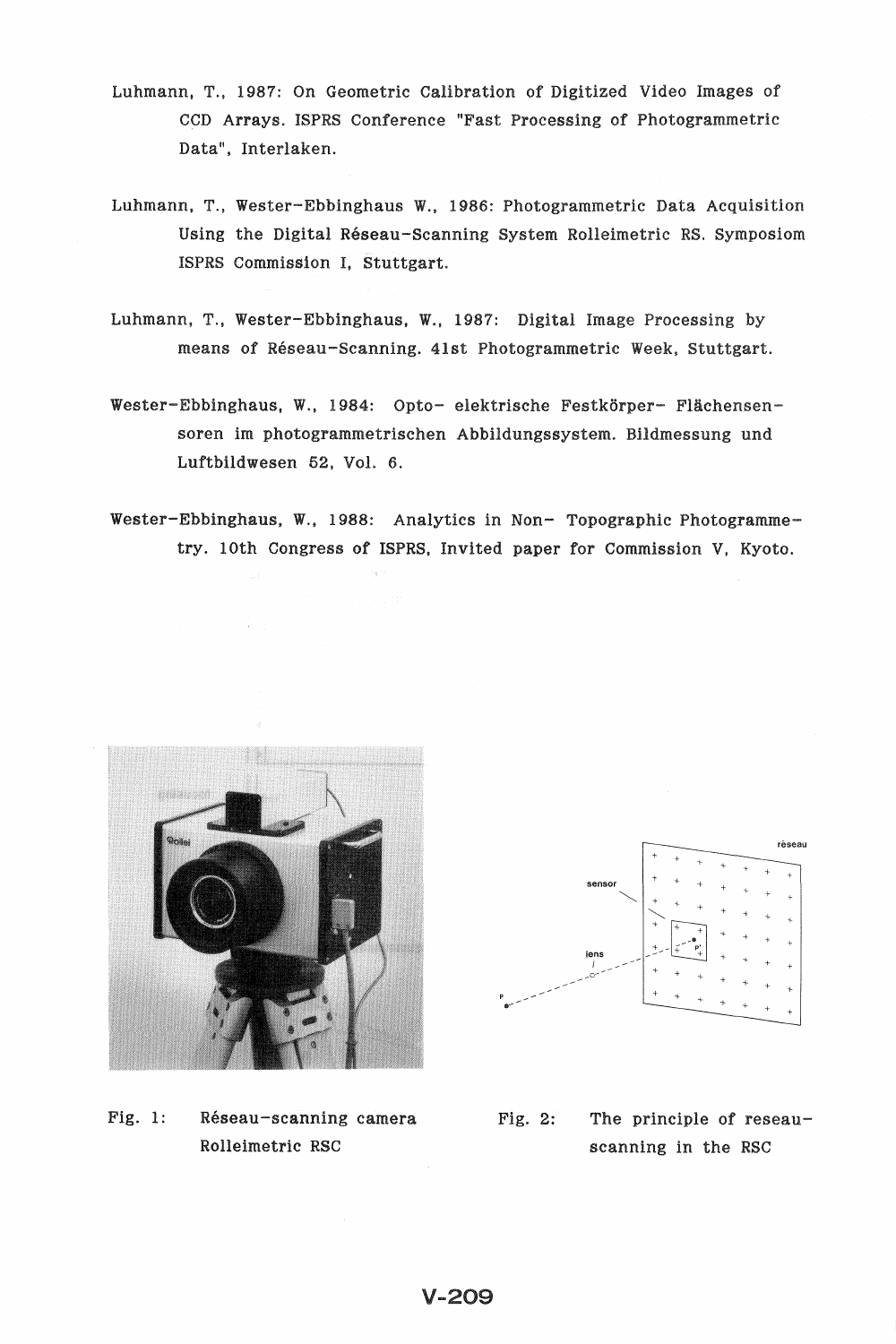